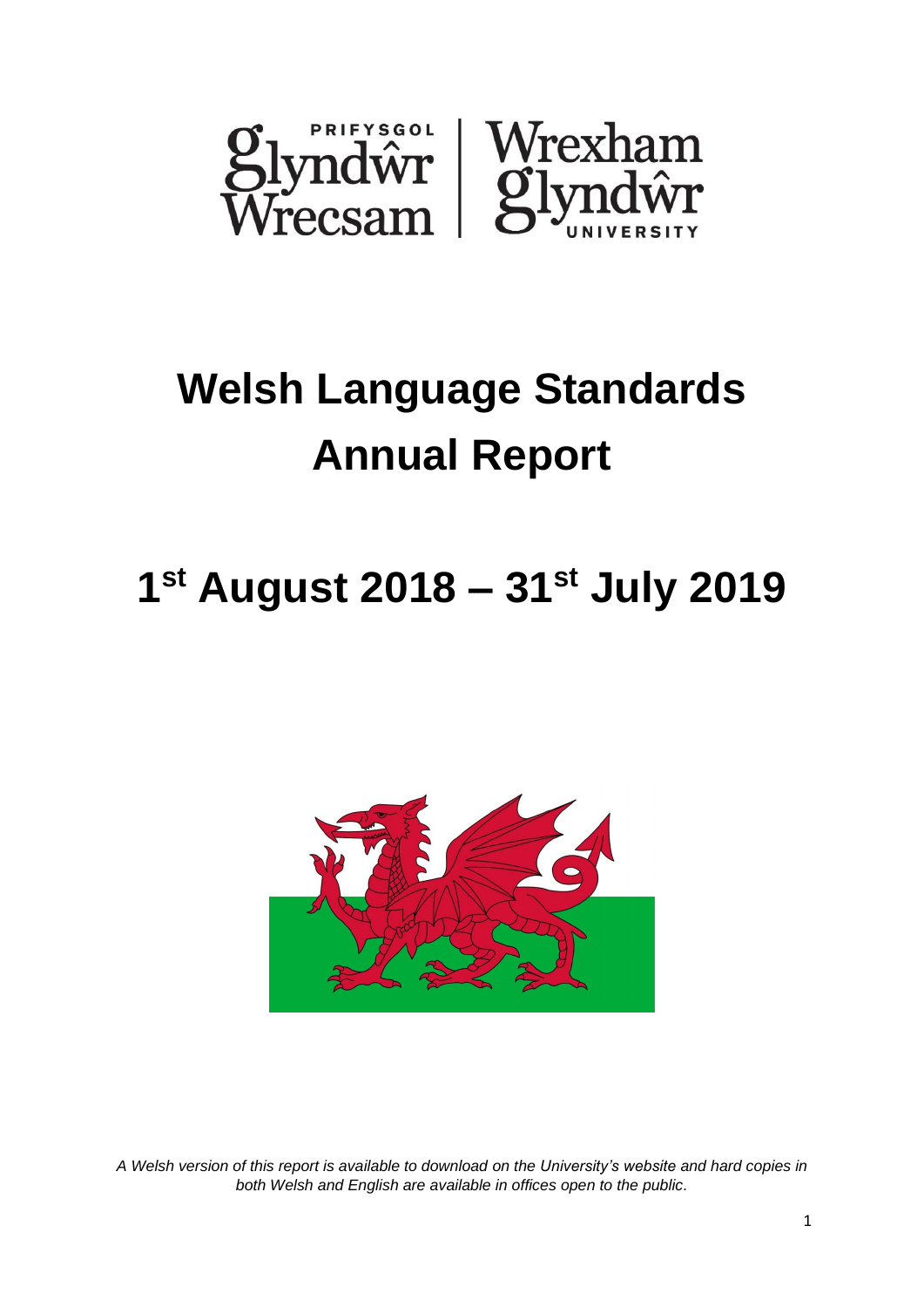# **Contents**

| Introduction                                                | Page | 3              |
|-------------------------------------------------------------|------|----------------|
| The Welsh Language Standards                                | Page | 3              |
| Monitoring compliance with the Welsh Language Standards     | Page | 5              |
| Implementing the Welsh Language Standards                   | Page | 6              |
| <b>Welsh Language Translation Services</b>                  | Page | $\overline{7}$ |
| Job posts and Welsh Language Skills                         | Page | 8              |
| <b>Welsh Language Training Provision</b>                    | Page | 8              |
| Active promotion of the Welsh Language and Culture          | Page | 9              |
| Number of hits received to the Welsh Language website pages | Page | 10             |
| Number of staff who have Welsh language skills              | Page | 10             |
| Training and courses through the medium of Welsh            | Page | 11             |
| Complaints received in relation to Welsh Language Standards | Page | 11             |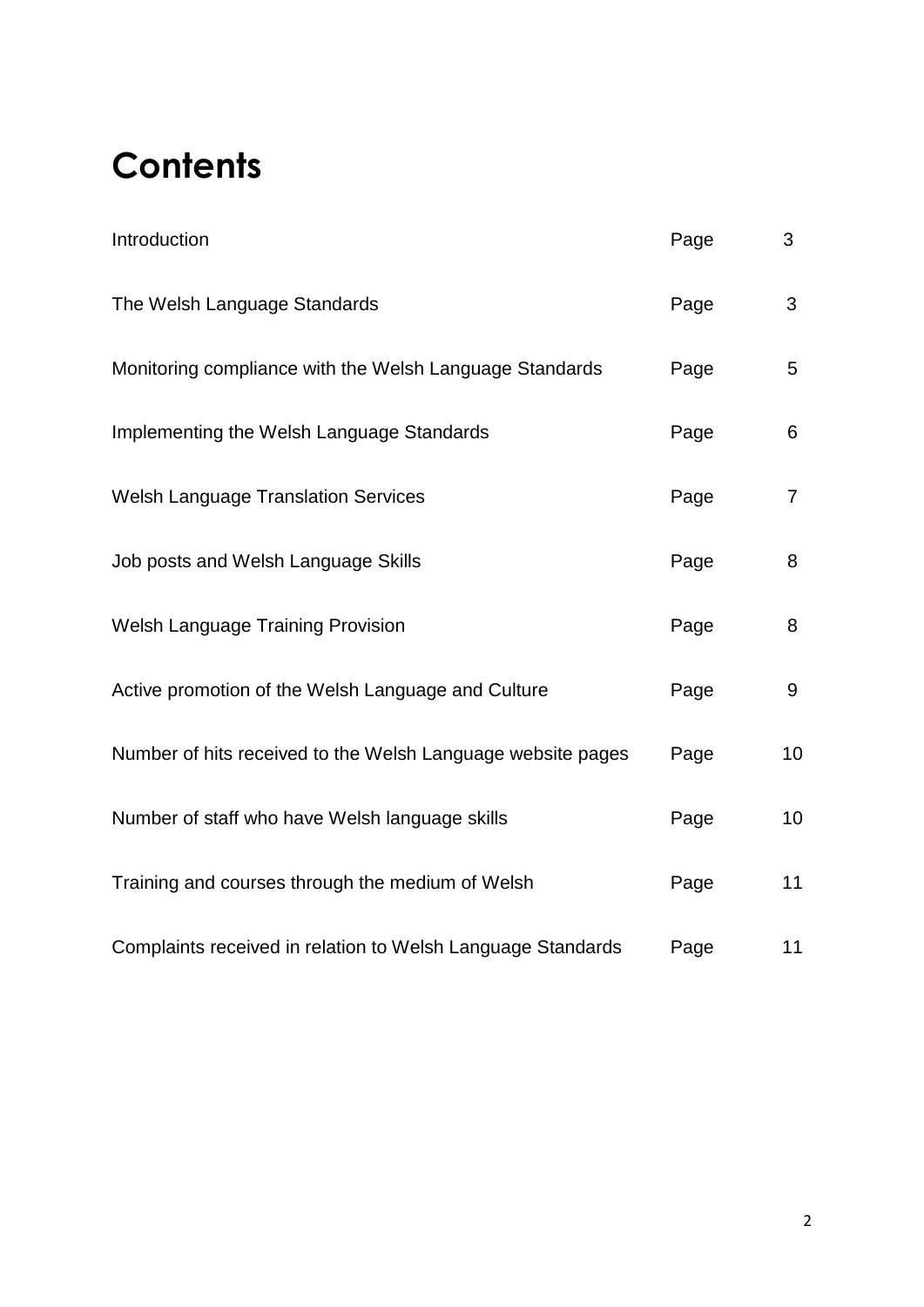### **Introduction**

The University is pleased to publish its Welsh Language Standards Annual Monitoring Report covering the period 1<sup>st</sup> August 2018 to 31<sup>st</sup> July 2019. The University recognises the importance of the Standards, not only as a statutory requirement, but as a means for supporting and enabling the use of the Welsh Language in the work of the University. Ensuring compliance is challenging for the University at a number of levels and progress has been made to date which is recognised by a more detailed level of understanding being demonstrated by members of staff and positive feedback from members of the Welsh community.

#### **The Welsh Language Standards**

Under the Welsh Language (Wales) Measure 2011, all public bodies in Wales are required to comply with language duties which ensure that the Welsh language is not treated less favourably than the English language. The duties include encouragement of the promotion of the Welsh language and require that provision is made for the accessibility of Welsh to the public.

In accordance with Section 44 of the 2011 Measure, the Welsh Language Commissioner issued a Compliance Notice on the 29<sup>th</sup> September 2017 to the University containing 178 individual standards to which the University is required to comply with under the following themes; service delivery, operational, policy making and record keeping.

The Standards detail our responsibilities in terms of providing bilingual services to ensure that the Welsh language is not treated any less favourably than the English language.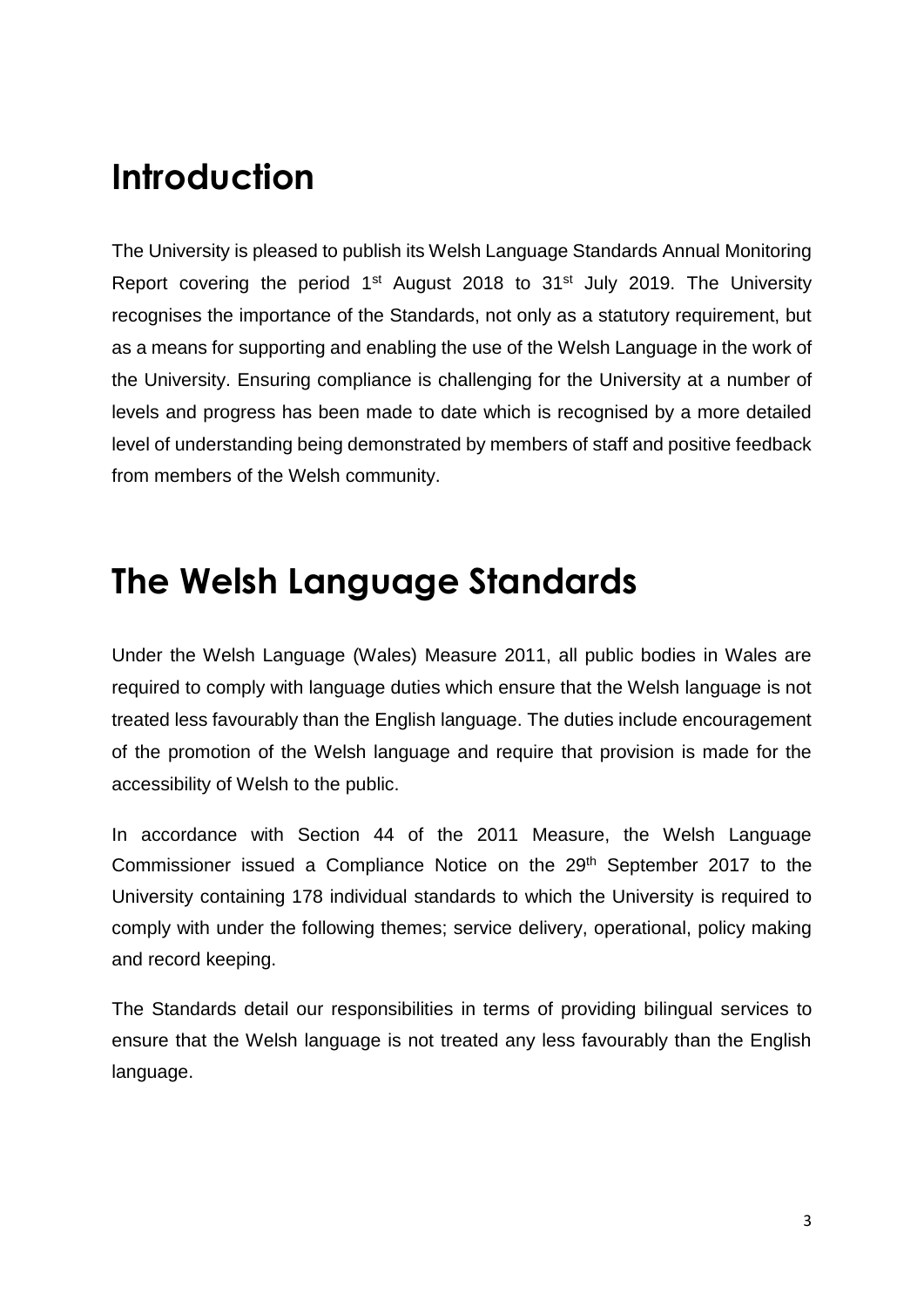They aim to:

- make it clear to the University what its duties are in relation to the Welsh language,
- make it clearer to Welsh speaking students, staff and the public what services they can expect to receive in Welsh from the University
- make Welsh language services more consistent and improve their quality.

The [Welsh Language Commissioner](http://www.comisiynyddygymraeg.cymru/english/Pages/Home.aspx) has a statutory duty to monitor organisations' compliance with the Welsh Language Standards, and investigate complaints and breaches in compliance. It is within their power to impose enforcement action, county court judgements and fines.

The University has a dedicated [Welsh Language Policy](https://www.glyndwr.ac.uk/en/AboutGlyndwrUniversity/PoliciesandDocuments/WelshLanguagePolicy/) page on its website, screen shot below. This page contains information about the introduction of the Welsh Language Standards and is where you will also find the University's Compliance Notice. Here you will also learn more about the services Welsh speakers can expect from us, the services students can expect from us, learning through the medium of Welsh (such as pastoral care, assessments, communication and accommodation). On this page you will also find our Welsh Language Policy, Complaints Guidance, Annual Reports and contact information.



[https://www.glyndwr.ac.uk/en/AboutGlyndwrUniversity/PoliciesandDocuments/Welsh](https://www.glyndwr.ac.uk/en/AboutGlyndwrUniversity/PoliciesandDocuments/WelshLanguagePolicy/) [LanguagePolicy/](https://www.glyndwr.ac.uk/en/AboutGlyndwrUniversity/PoliciesandDocuments/WelshLanguagePolicy/)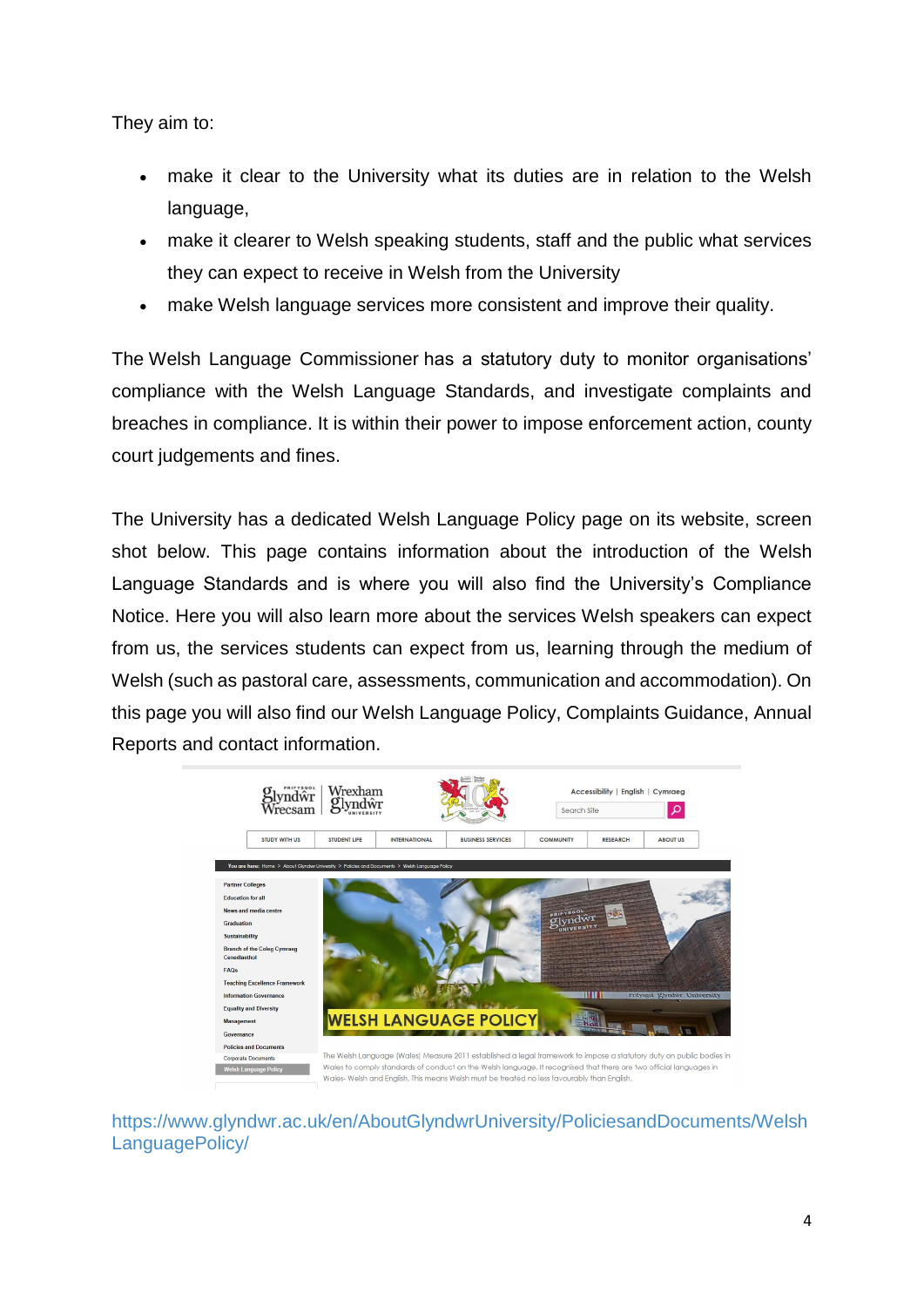# **Monitoring compliance with the Welsh Language Standards**

As a public body the University is required to self-regulate for the Welsh Language Commissioner. This involves monitoring our compliance with the Welsh language standards and ensuring that we provide enough opportunity for all to use the Welsh language when working, studying or visiting us.

Monitoring compliance with the standards involves publishing an Annual Monitoring Report on the external website by the 31<sup>st</sup> January each year. The content of the report is as follows:

- The way in which the University has complied with the different classes of standards
- The number of employees who have Welsh language skills at the end of the year in question - Standard 158
- The number (and percentage if relevant) of employees who attended specific training that must be provided in Welsh if it is available in English (namely recruitment and interviewing; performance management; complaints and disciplinary procedures; induction; dealing with the public and health and safety) - Standard 159
- The number of new and vacant posts categorised as ones where Welsh Language Skills are essential, desirable, not necessary or need to be learnt – Standard 162
- The number of complaints the University received about each class of standard – Standard 166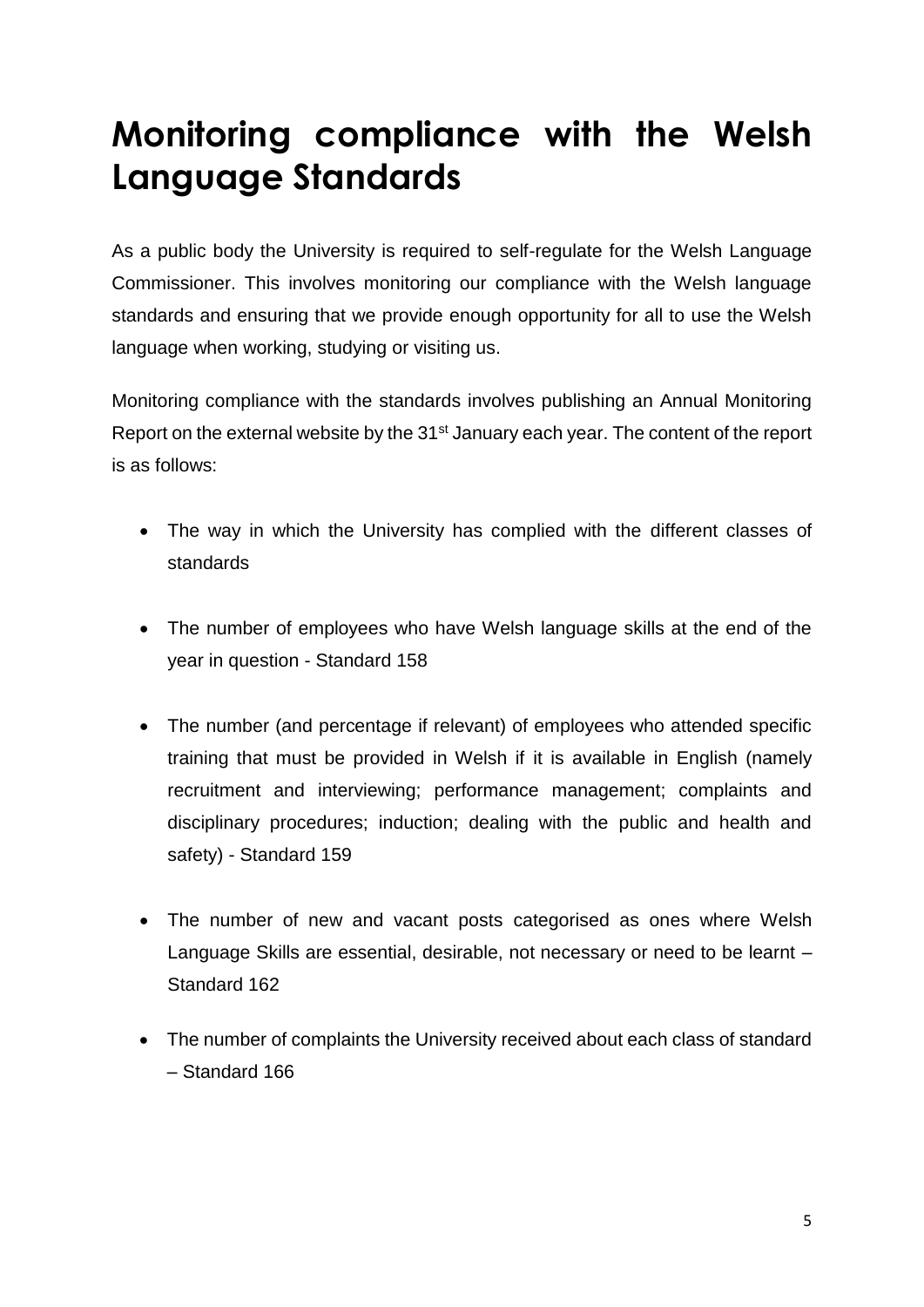## **Implementing the Welsh Language Standards**

The ultimate responsibility for the University's compliance with the Welsh language standards lies with the Vice-Chancellor.

A Welsh Language Monitoring Committee was established by the Deputy Vice-Chancellor in August 2018 (following dissolution of the former informal Welsh Language Monitoring Group). The committee consists of members of both senior management and operational staff at an appropriate level, it is an advisory committee that does not have delegated decision-making powers and is a sub-committee of the Vice-Chancellor's Executive Team.

The Committee has met four times since its inception and, going forward, it will meet four times each Academic year as per its Terms of Reference.

The role and function of this committee is to support and facilitate compliance of the Welsh Language Standards throughout the University as detailed below:

- 1. **Policies and Procedures -** Ensure that relevant policies and procedures are established to comply with all relevant legislation, with monitoring of implementation and that all such policies and procedures are periodically updated.
- 2. **Management of Risk** Oversee the implementation of strategies/policies associated with legislation and monitor compliance against such legislation. Ensure that the University manages the appropriate and timely record keeping and reporting as required within the University's Compliance Notice.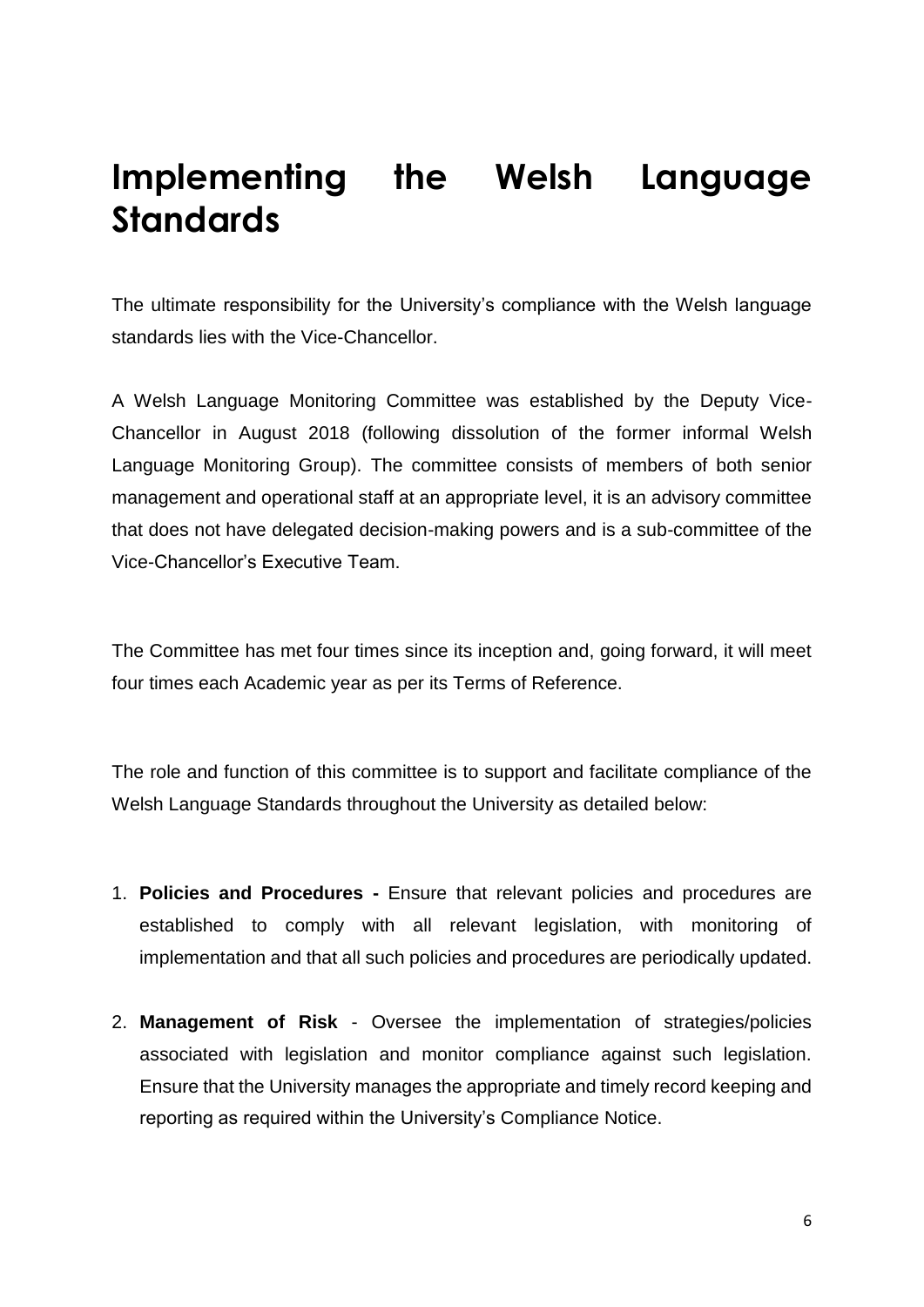- 3. **Practice** Promote and engender a culture of quality improvement and the sharing of good practice with regard to the Welsh Language; ensure the availability of high quality information at the point of service delivery with any necessary guidance and support, and help provide clarity over interpretation of relevant Standards and how University practice can be compliant.
- 4. **Communications and staff development -** Develop and oversee the implementation of a communications and training programme to raise awareness within the University, and with others as appropriate, about all aspects of Welsh Language, providing appropriate advice in response to events and incidents and supporting staff to develop the skills and behaviours necessary to ensure compliance.
- 5. **Complaints-** Receive reports, and make recommendations on actions, following any complaints (including but not limited to the Welsh Language Standards) and where appropriate undertake or recommend remedial action and monitor these actions taken.

The University employs a Branch Officer of Y Coleg Cymraeg, and a part of whose role is to work with students promoting their rights with regard to the Welsh Language Standards.

### **Welsh Language Translation Services**

The University has a post dedicated to support bi-lingual corporate communications, including social media.

Welsh speaking members of staff support colleagues, where possible, when small pieces of translation work required. For larger pieces of work or urgent translation, this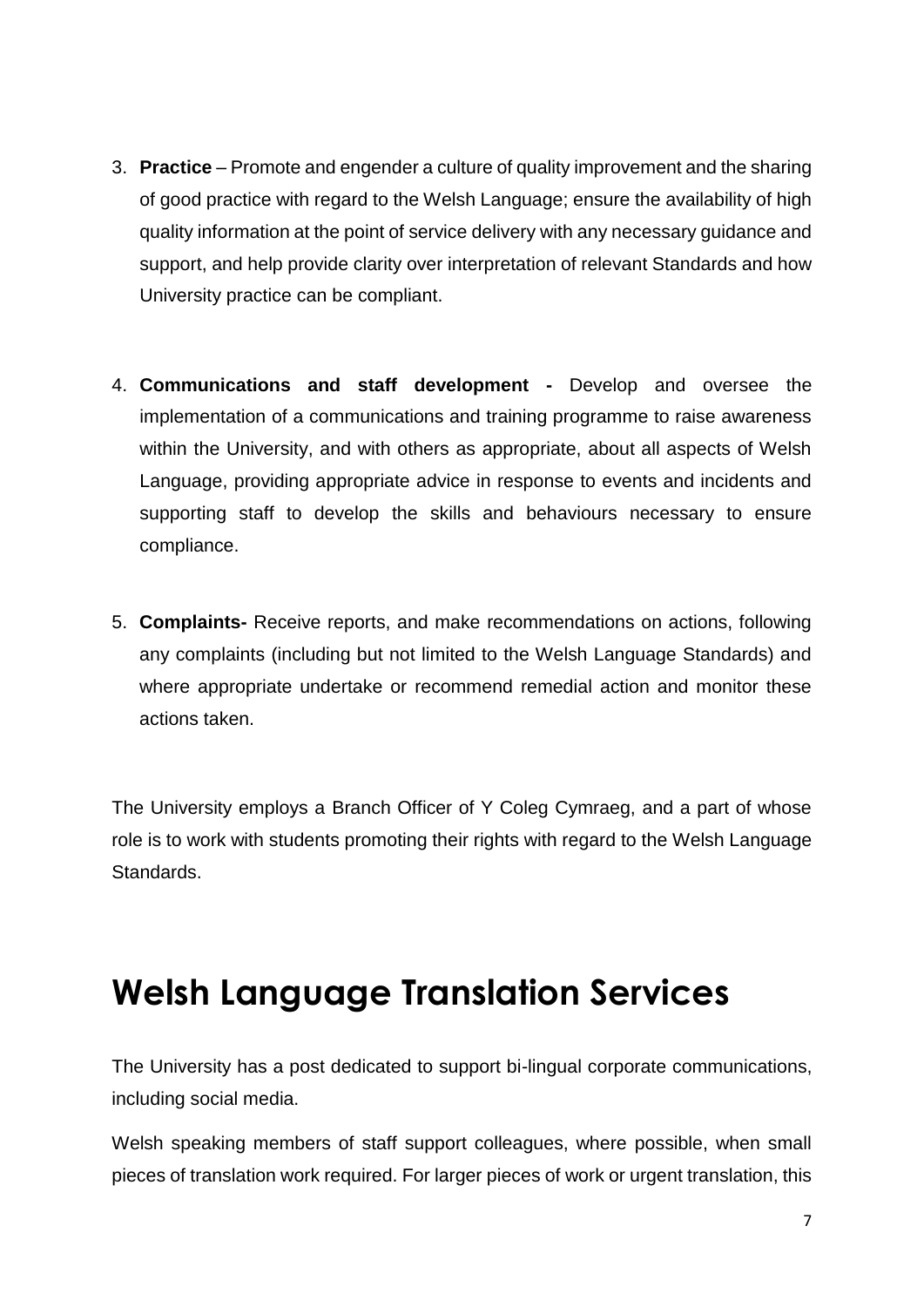is sent externally with responsibility devolved to budget centres. The effectiveness of University translation remains under review through the Welsh Language Monitoring Committee.

# **Job posts and Welsh Language Skills**

The number of new and vacant posts that were advertised during the period of this report, categorised in accordance with the requirements in respect of Welsh language skills:

| <b>Criteria</b>           | <b>Number</b> |  |
|---------------------------|---------------|--|
| <b>Welsh Essential</b>    |               |  |
| <b>Welsh Desirable</b>    | 128           |  |
| <b>Welsh Not Required</b> |               |  |

#### **Welsh Language Training Provision**

The University provided opportunities for, and indeed encouraged, staff to attend Welsh Language training. This was provided at different levels dependent upon staff ability and need. This training was delivered by the Welsh Medium Champion and done in conjunction with Y Coleg Cymraeg with 65 participating through the year. These course were provided free of charge and in work time.

In addition, bespoke training was provided for reception staff in both specific language requirements and to support the work for other areas of the Standards where we need to ensure bi-lingual reception provision.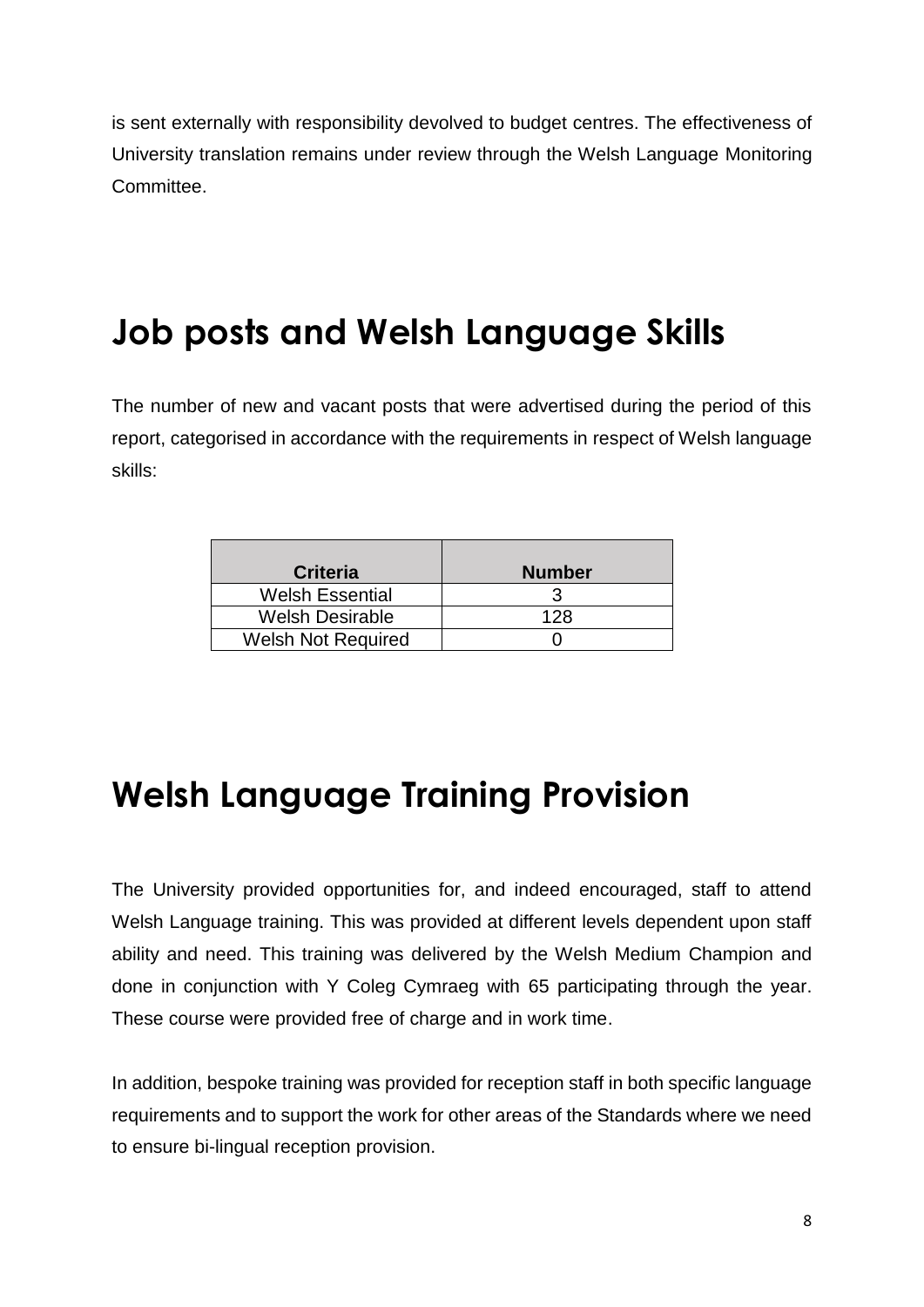# **Active promotion of the Welsh Language and Culture**

The University promotes the Welsh culture internally using the intranet, internal news portal and employee induction.

#### **Staff conference in April 2019**

Delivered an interactive session entitled 'U*nderstanding Stranded Shawls; making the complex simple'. The session enhanced understanding and provided clarity in relation to the Welsh language standards (anagram of Understanding Stranded Shawls).*  Attendees were able to pick up easy tips for good practice, be directed to the help and support available with a variety of Welsh music playing in the background.

#### **St. David's Day 2019 Parade, Wrexham**

To celebrate the Patron Saint of Wales, representatives from Wrexham Glyndŵr University; which included our Vice-Chancellor and Student Union President, marched alongside members of the local community as part of the annual St David's Day parade.

A blog was also written explaining ['What's Going On and Why Do We Celebrate?'](https://www.glyndwr.ac.uk/en/blog/posts/StDavidsDay/) this day. Link to this blog is: **<https://www.glyndwr.ac.uk/en/blog/posts/StDavidsDay/>**

*Watch this space in the next Annual Report as exciting things to report!*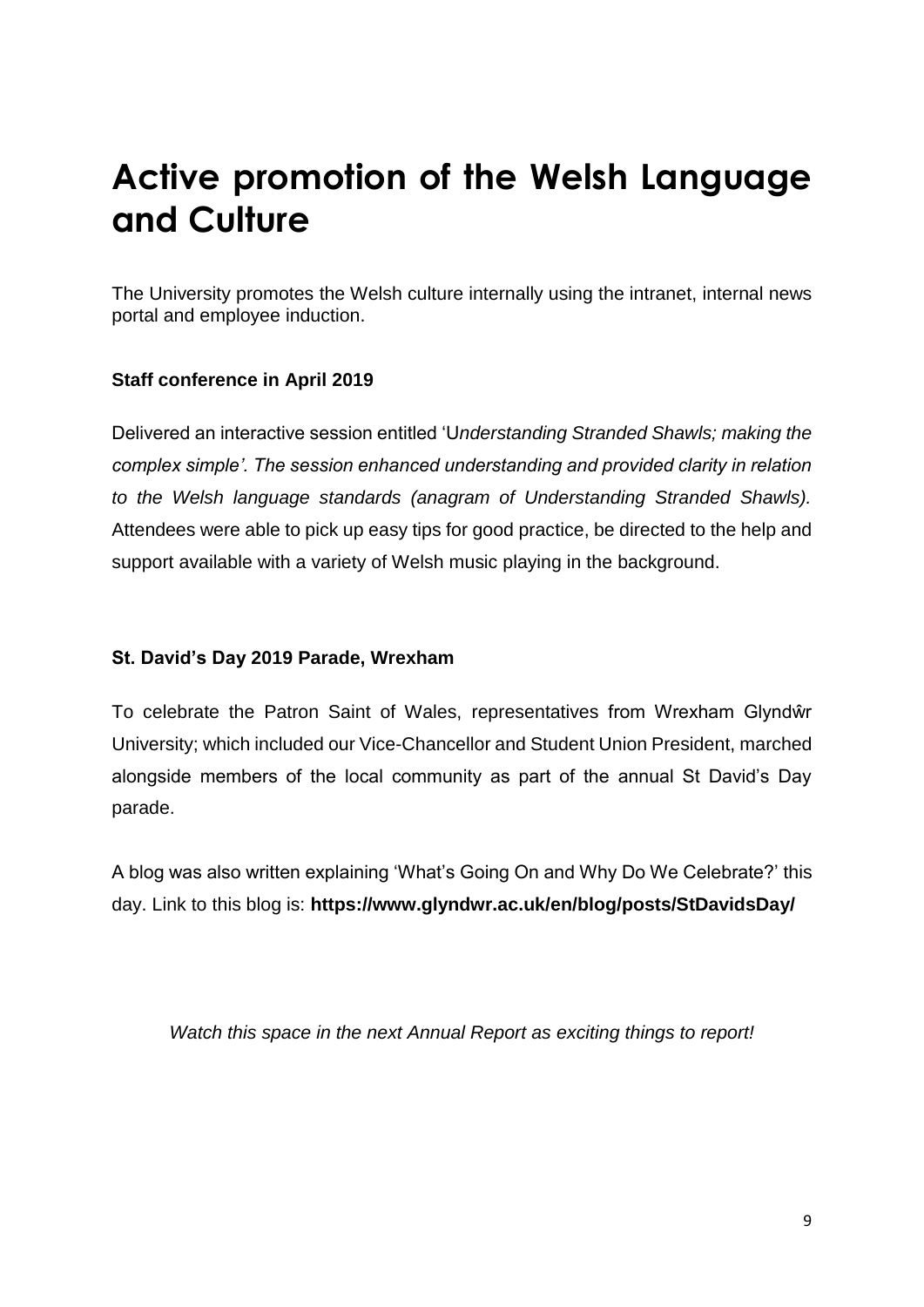# **Number of hits received to the Welsh Language website pages**

The University has received a variety of positive feedback from stakeholders about the standard of its website pages, the table below demonstrates the website page views during the period of this report. The most popular pages viewed being those holding student information such as courses and open days.

|                   | Welsh<br>website   | <b>English</b><br>Website |
|-------------------|--------------------|---------------------------|
| Unique page views | 8,582              | 1,103,631                 |
| Avg. time on page | 1 <sub>m</sub> 48s | 1 <sub>m</sub> 18s        |

# **Number of staff who have Welsh language skills**

The HR department records employee's levels during the on boarding process. Employees are asked to select their levels, from 0-8, of speaking and writing in Welsh using. A survey is also carried out once a year to ensure records are kept up to date.